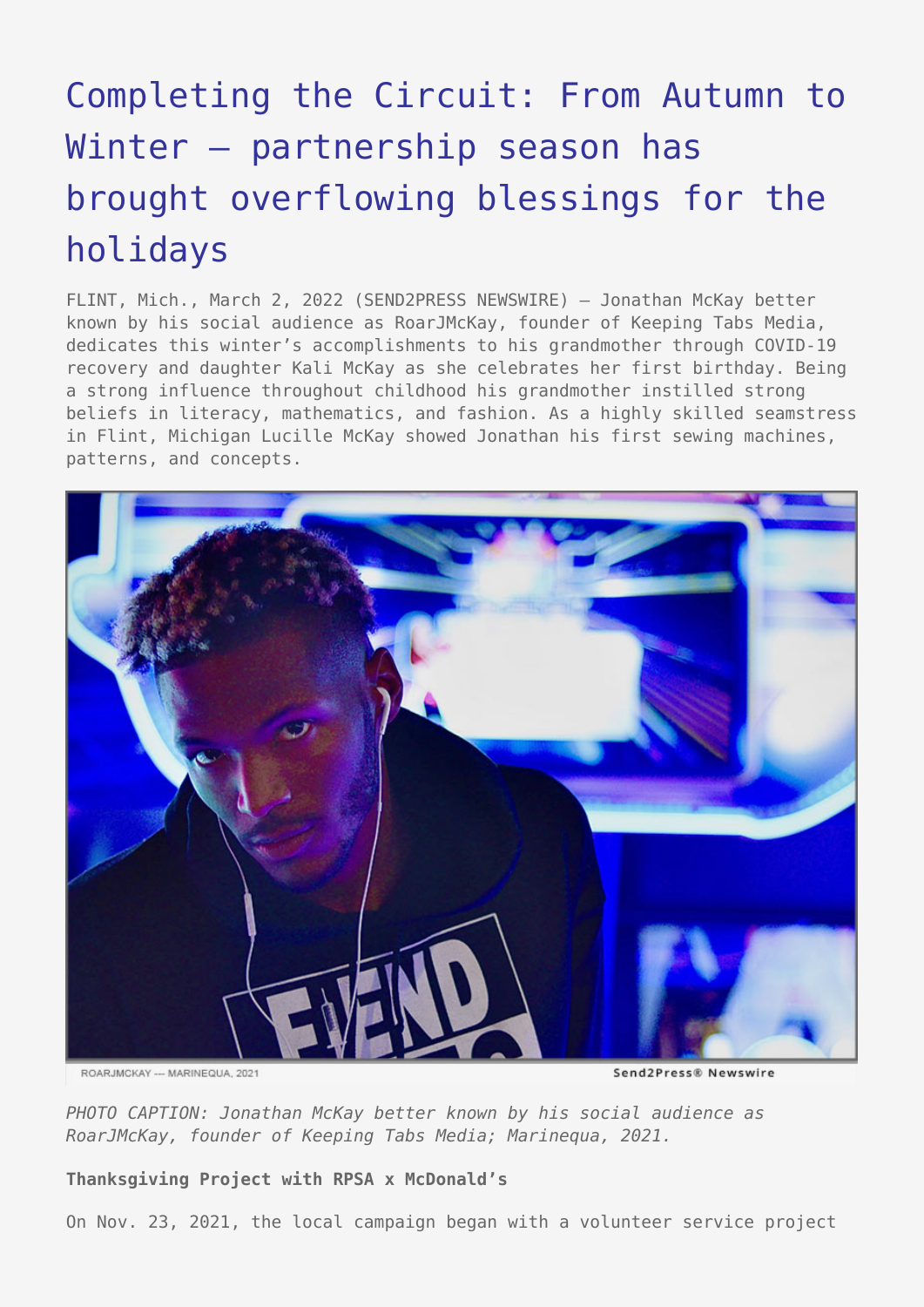assisting McKay's childhood elementary school, Flint Michigan's Richfield Public School Academy, partnered with Richfield Rd. McDonald's in a Thanksgiving Giveaway drive-by program.

Flint has Michigan's highest poverty rate, with its East Side population having a 50% poverty rate, 39% higher than the national average. So McKay teamed up with local community members to unload multiple semi-trucks of food and drink for the school district's families and neighboring areas servicing well over 100 homes in hours.

### **Style Cruz Cover**

Jonathan collaborated in early October with Fir3fly Photography, featured in Moevir Magazine, First Magazine, Edith Magazine, and many more.

This marked the launch of the RoarJMcKay influencer clothing line. The startup birthed a multi-page placement in MÉNCRUZE Magazine, based in Los Angeles,  $CA$ .

MÉNCRUZE Magazine, owned by STYLÉCRUZE Magazine, is the top-ranking Google Search Result for USA Fashion Magazine's keywords, with pieces from exclusive brands including a Giorgio Armani Button-Up (Milan, Italy), Daniel D'Artiste Transitions World Denim (Los Angeles, CA, USA), and GLD Shop Intl. Jewelry. The magazine featured McKay in their Halloween Edition with a self-selected styled wardrobe.

At the Bandy Dental state-of-the-art offices in Holly, MI, McKay opens up about the feelings of being back in the Flint-Metro Area, saying, "Grateful doesn't even describe it, and blessed couldn't even be the half. I want all the kids over on the East Side of Flint to know that anything is possible, and you can manifest your energy to achieve anything you believe!"

# **STIIIZY Cooperation**

Keeping Tabs and RoarJMcKay began an Influencer Marketing partnership with STIIIZY Los Angeles following his October appearance at a VIP exclusive event in Detroit, MI, on Sept. 30. Hosted at the Detroit Bleu Club, Detroit native Tee Grizzly made a headlining performance.

Since being diagnosed with cancer after the historic Flint Water Crisis in 2014, McKay has been prescribed cannabis from medical providers at the University of Michigan—Ann Arbor.

Additionally, McKay utilized his media platforms to promote STIIIZYs newest release, the White Raspberry OG Pod, released Dec. 3, offered in half and full gram cartridges. As a result, McKay has been presented with a 3-month extension on the arrangement, succeeding the initial 1-month deal.

RoarJMcKay views this as a blessed opportunity to make sure close friend, Brandon Scales' legacy lives on through multimedia expression. Vogue Magazine published Scales as a model in 2020. Friends and family often referred to Scales as "Steezy," making the brand phonetics very personal for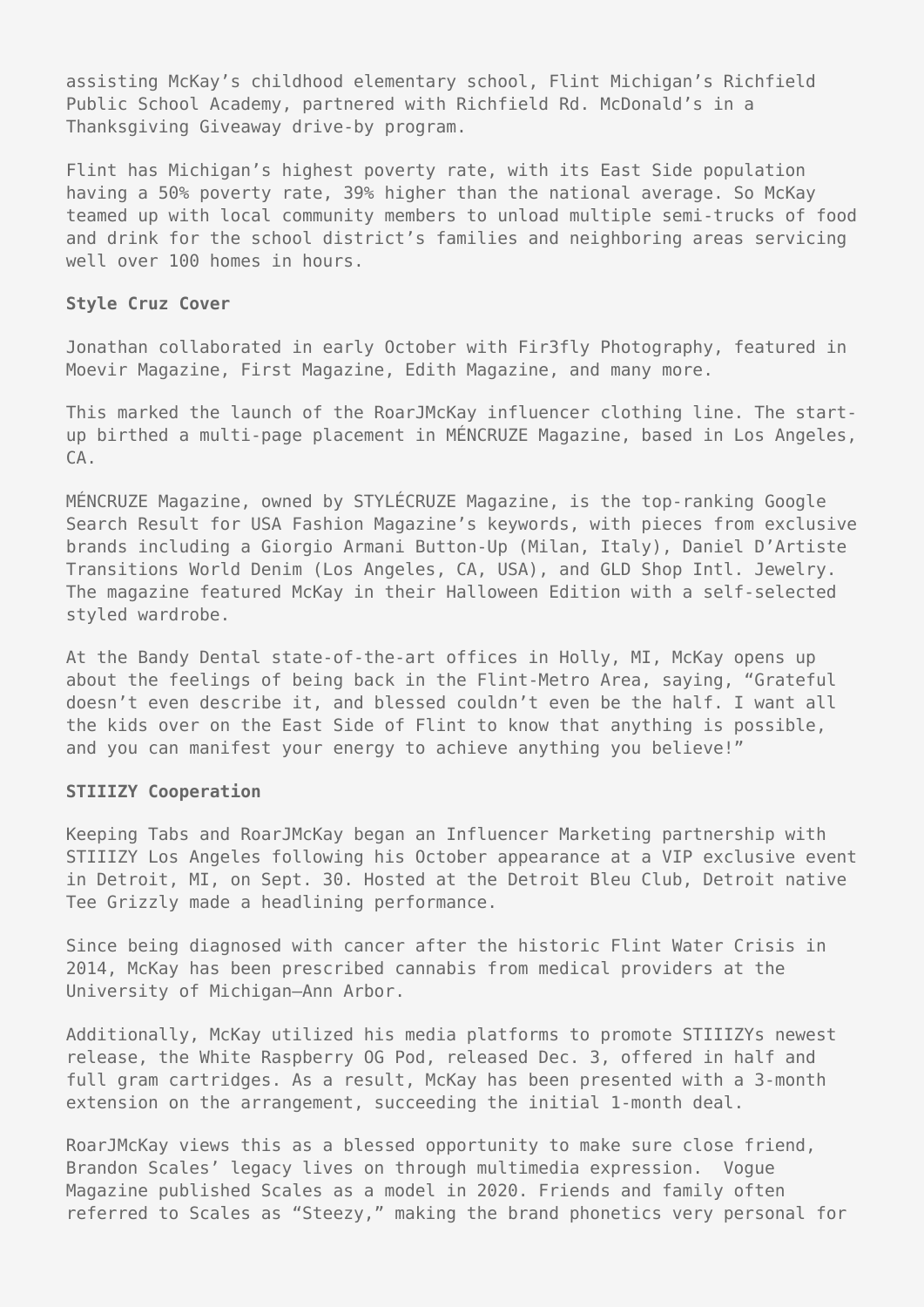McKay

#### **Fein Lives Matter**

RoarJMcKay began a promotional campaign highlighting the Fein Lives Matter project by Flint artist Rio Da Yung OG. Since being sentenced to five years in prison, the [Fien Lives Matter](https://youtu.be/fQqPx_0QKds) mixtape was Rio's first release on Dec. 9, 2021.

McKay began sporting the Fien Lives Matter clothing line, displaying the Black FLM hoodie and the Free Rio Varsity Jacket to events, on social media, and in the community of Flint.

The Free The Ghetto Campaign aims to highlight those making a positive difference in the community.

#### Video: [https://youtu.be/fQqPx\\_0QKds](https://youtu.be/fQqPx_0QKds)

#### **SoundStripe**

Jack Mudd has reached out to RoarJMcKay for a paid promotion campaign for Soundstripe Inc.

Mudd is currently the drummer for the Teen Choice Award-winning band, Emblem3 and has previously opened for major country artists like Kane Brown, Thomas Rhett, and Dierks Bentley, along with a world trending performance on the Today Show.

Soundstripe is a subscription-based royalty-free music library for video creators. If you publish videos online, you need a license to protect you from copyright strikes, takedowns, or worse. Traditionally, obtaining this type of license, known as a sync license, can be complex and expensive. Instead, Soundstripe offers access to thousands of label-quality songs for just \$12.50/mth.

Every time you download music from Soundstripe, you get a license that legally protects your work forever — even if you cancel. There are no complicated contracts, no limitations on where you're allowed to publish, straightforward licenses, and excellent music.

#### **Signal Boost**

McKay concluded his Winter 2021 campaigns by partnering with Luma Pictures of Los Angeles, CA, and Flint's Shop Floor Theater Company. On December 9, Flint's Capitol Theatre housed the Signal Boost competition and concert in downtown Flint. The competition for emerging artists focused on expressing their vision of a better future through music and poetry.

McKay played a critical role in connecting the event with local businesses to spread awareness of the opportunity in Flint's East Side. During this campaign, McKay directly partnered with community favorites such as but not limited to The Kearsley Corner, Vehicle City Social, and Luigi's Pizzeria.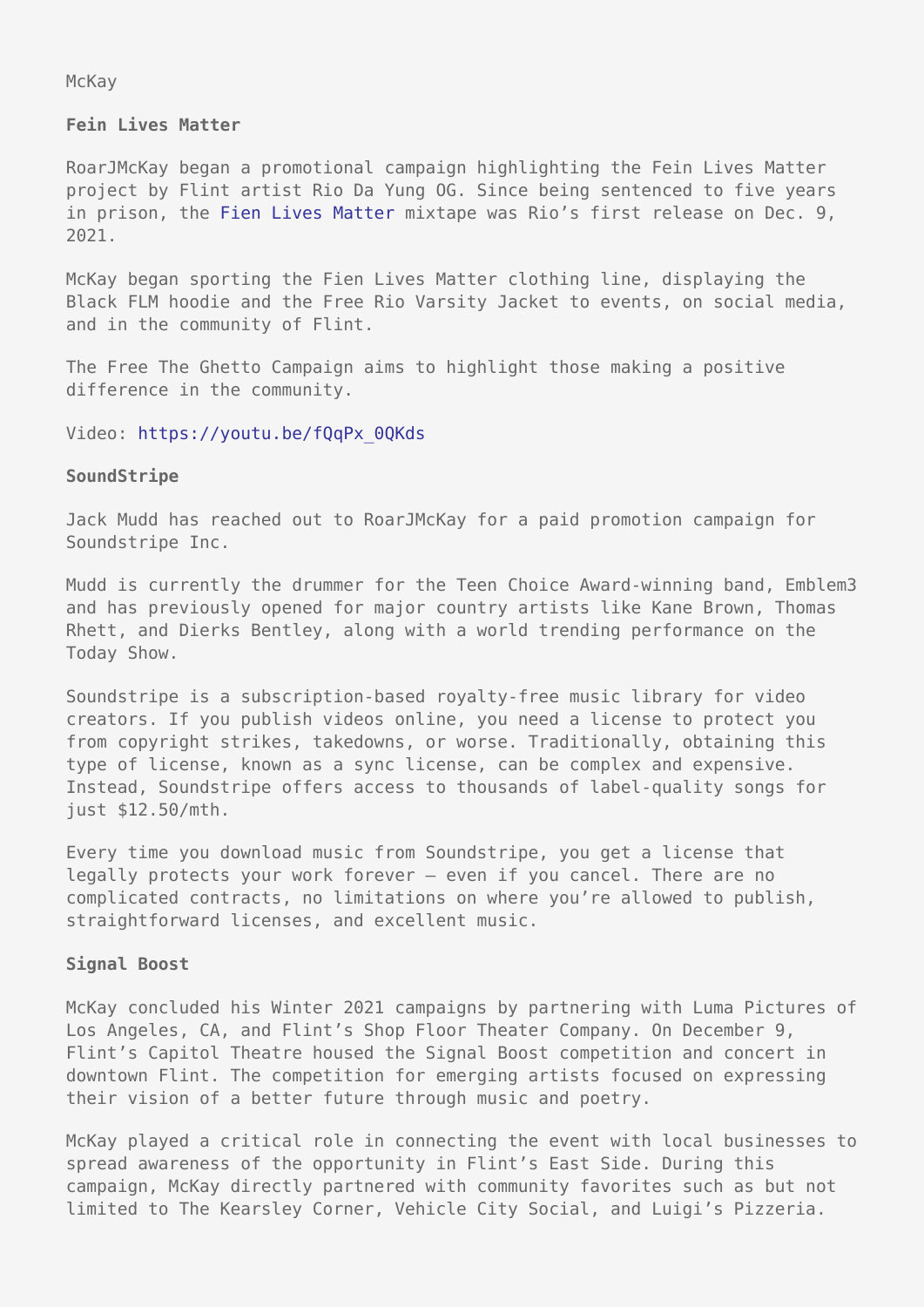Signal Boost's panel of judges were Tia Scott, Managing Editor for Flintside; Helluva, a Detroit-based producer; Kiaira May, Interim Executive Director of the Downtown Development Authority; and Charles Winfrey, District 2 Genesee County commissioner. They all provided advice to the young performers.

Mama Sol and Tha N.U.T.S, Jon Connor, and Charity — music industry pioneers and Michigan natives — provided exceptional performances that riled the audience.

With awards totaling over \$5,000 to the five finalists, Signal Boost announced at the competition it would equally match the donations to the five non-profit organizations that each finalist represented.



ROARJMCKAY --- MARINEQUA, 2021

Send2Press® Newswire

#### **Upcoming**

Keeping Tabs picks up steam going into Spring 2022, being offered the opportunity to participate in the InfluenceMe TV Qualification Competition. The contest will raise awareness and funds for the JED Foundation.

Six episodes of the TV series will be filmed showcasing 20 influencers competing to create the best content through their story-telling and creativity on their social platforms.

The final episode will be filmed in a beautiful destination in Europe and the